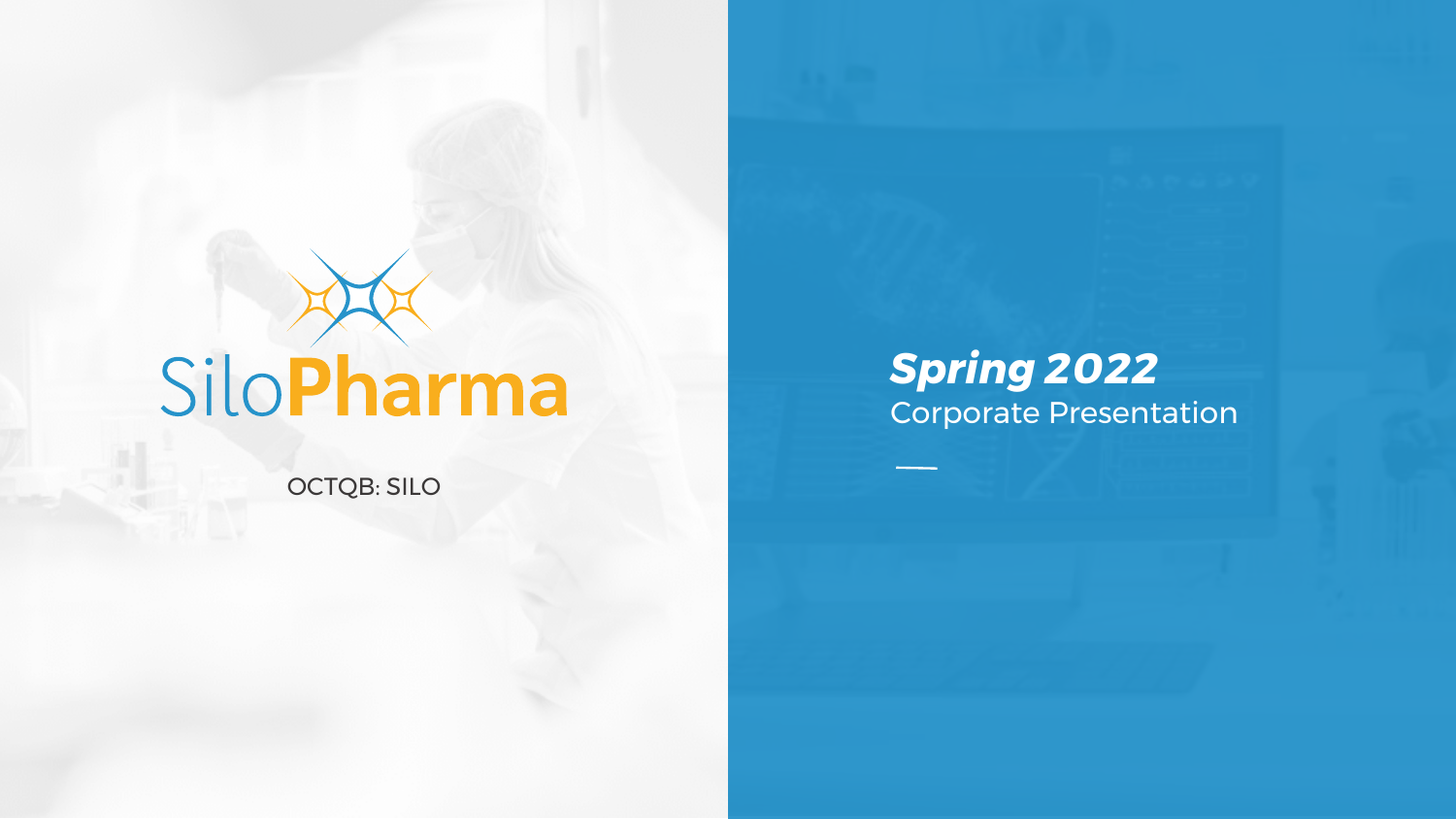

## *Safe Harbor Statement*

This presentation contains "forward-looking statements" within the meaning of the "safe-harbor" provisions of the Private Securities Litigation Reform Act of 1995. These statements are identified by the use of words "could", "believe", "anticipate", "intend", "estimate", "expect", "may", "continue", "predict", "potential" and similar expressions that are intended to identify forward-looking statements. Such statements involve known and unknown risks, uncertainties and other factors that could cause the actual results of Silo Pharma, Inc. ("Silo" or "the Company") to differ materially from the results expressed or implied by such statements, including changes to anticipated sources of revenues, future economic and competitive conditions, difficulties in developing the Company's technology platforms, retaining and expanding the Company's customer base, fluctuations in consumer spending on the Company's products and other factors. Accordingly, although the Company believes that the expectations reflected in such forward-looking statements are reasonable, there can be no assurance that such expectations will prove to be correct. The Company disclaims any obligations to publicly update or release any revisions to the forward-looking information contained in this presentation, whether as a result of new information, future events or otherwise, after the date of this presentation or to reflect the occurrence of unanticipated events except as required by law.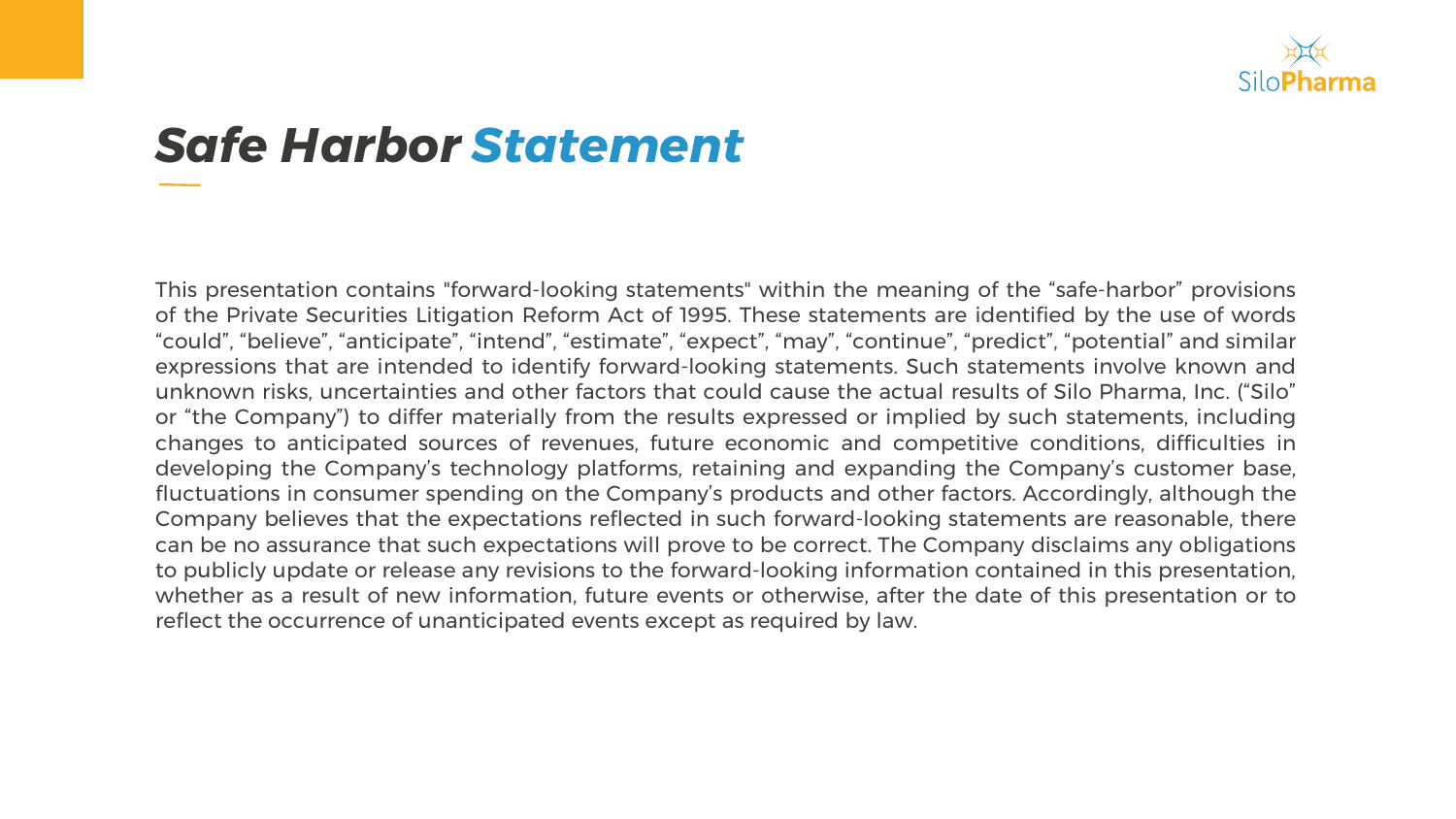

## *Silo Pharma At a Glance*

Silo Pharma is a developmental stage biopharmaceutical company focused on merging traditional therapeutics with psychedelic research.

We are committed to developing innovative solutions to address a variety of underserved conditions, including Alzheimer's, Parkinson's Multiple Sclerosis (MS); Rheumatoid Arthritis (RA); and Stress-Induced Psychiatric Disorders.

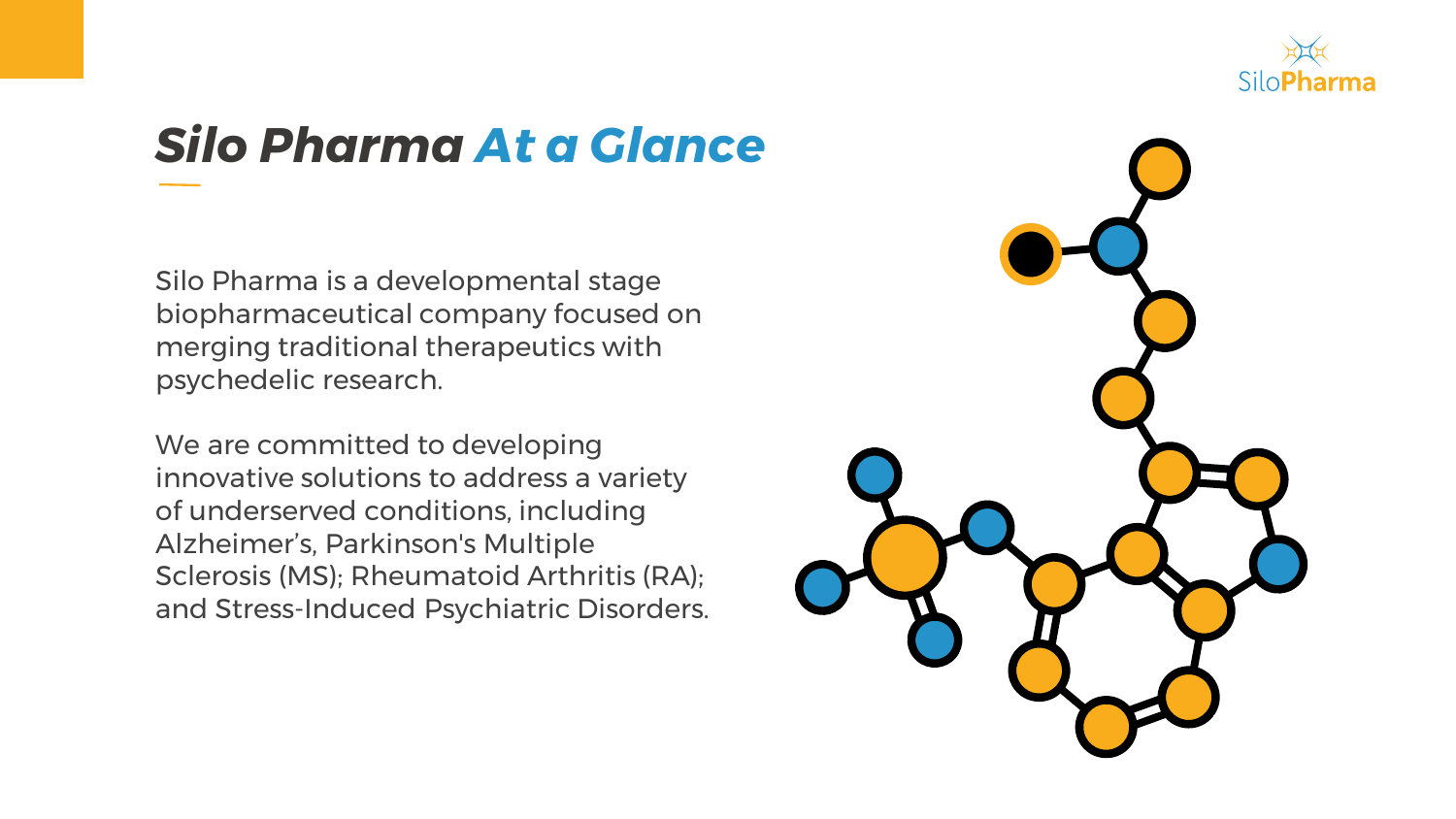

## *The Silo Difference*

- While partnering with some of the leading Academic Institutions Silo has licensed therapeutics that will allow the company to pursue the more streamlined 505 (b)(2) route for trials.
- Silo anticipates this strategy will lower cost and allow for a faster approval process to help patients with few if any proven addressable therapeutics.



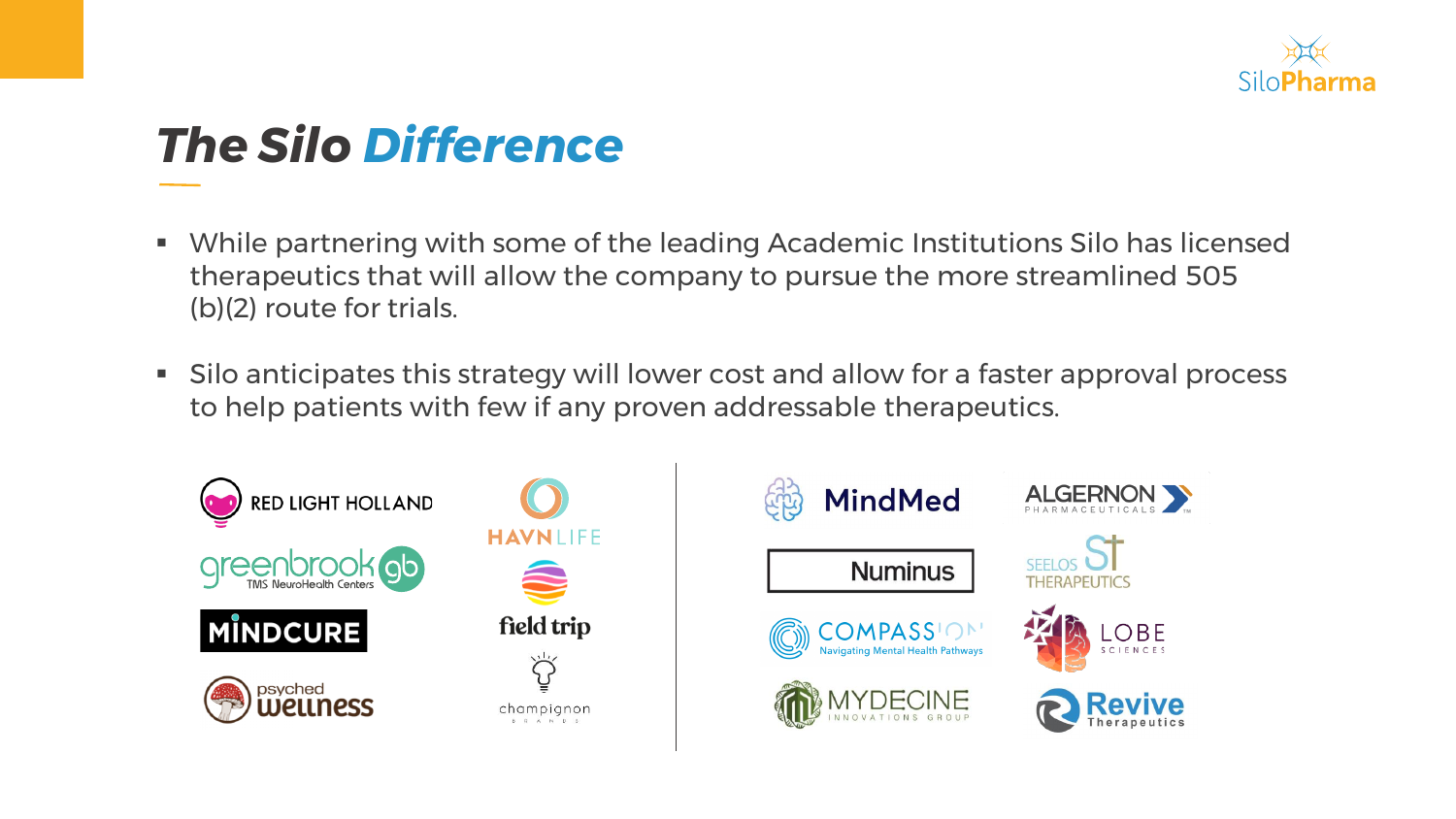



*The Silo* 

Advantage

#### *Growing Pipeline of Opportunities*

- **· Psychedelic drugs have shown** encouraging promise
- **Exercising and funding research** with transformative potential



#### *Gaining Regulatory Support*

■ Silo has a faster FDA pathway utilizing 505b pathway with various therapeutics in its pipeline



*Subtitle Targeting a Breadth of Therapies and Potentially Transformative Assets*

- Developing therapeutics for patients suffering from indications such as Alzheimer's, CNS, PTSD, Parkinson's and other rare neurological disorders
- Silo has partnered with leading academic institutions



#### *Valuable Intellectual Property*

**EXE** Silo has been granted patent protection and has filed numerous IP patent applications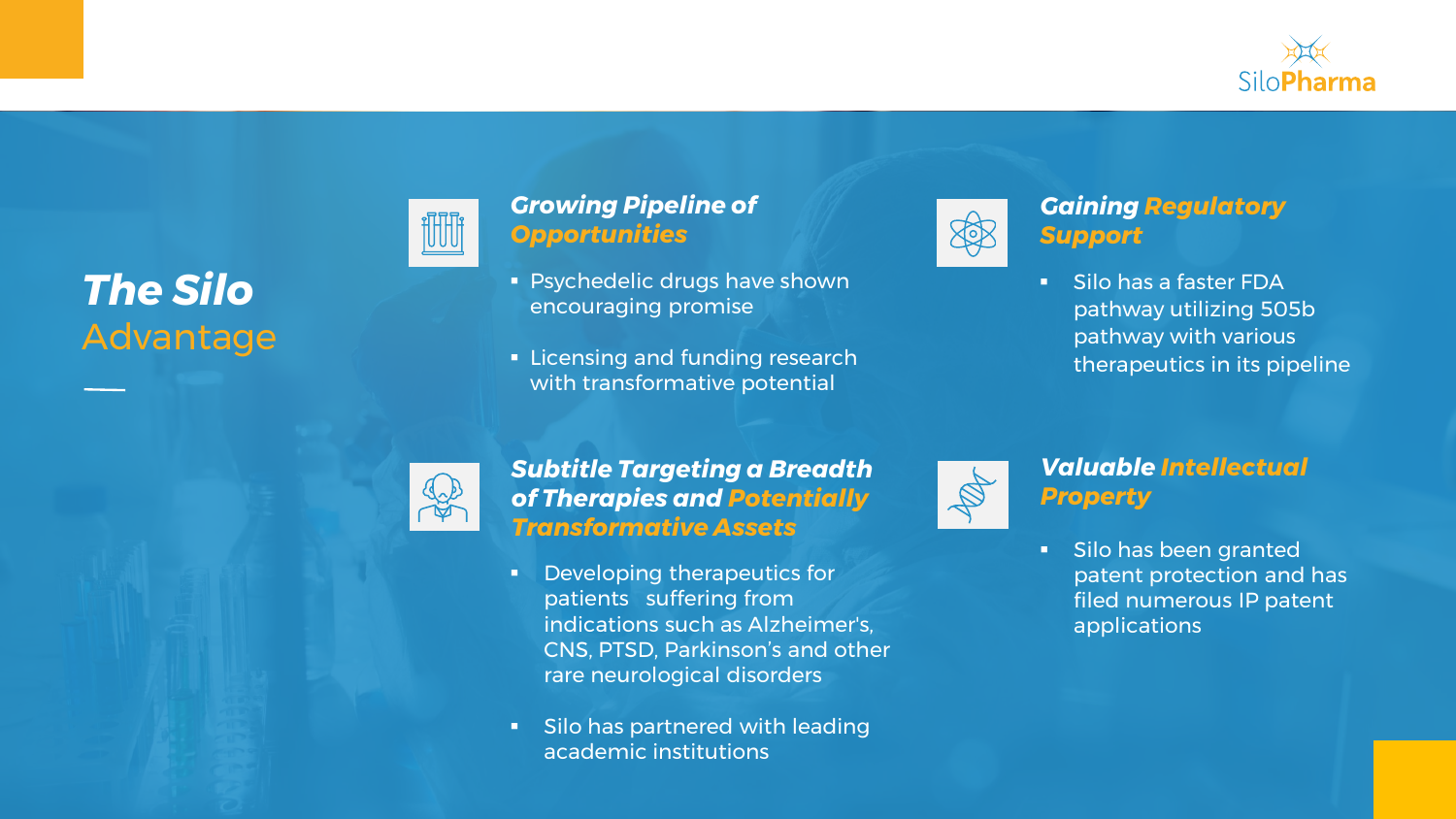

## *Scientific Advisory Board*



#### *Josh Woolley, M.D., Ph.D.*

Dr. Woolley is an Associate Professor in the Department of Psychiatry and Behavioral Sciences at the University of California, San Francisco (UCSF). He is also a licensed psychiatrist on staff at the San Francisco Veterans Affairs Medical Center (SFVAMC). He received both his M.D. and Ph.D. in Neuroscience from UCSF and also completed his psychiatry residency training at UCSF. Dr. Woolley is the director and founder of the Bonding and Attunement in Neuropsychiatric Disorders (BAND) Laboratory. The mission of the BAND Lab is to understand why people with mental illnesses—including schizophrenia, posttraumatic stress disorder, mood disorders, and substance use disorders—have difficulty making social connections. He also works to develop and test novel treatments for these deficits. His laboratory is actively investigating psilocybin therapy for multiple disorders, including major depressive disorder, bipolar depression, chronic pain, and mood symptoms associated with Parkinson's Disease.



#### *Charles B. Nemeroff, M.D., Ph.D.*

Dr. Nemeroff is chair of the Department of Psychiatry and Behavioral Sciences at Dell Medical School, University of Texas at Austin. He also directs the Institute for Early Life Adversity Research within the Department of Psychiatry and Behavioral Sciences as part of the Mulva Clinic for the Neurosciences. He received his medical and doctorate degrees in neurobiology from the University of North Carolina (UNC) School of Medicine. After psychiatry residency training at UNC and Duke University, he held faculty positions at Duke University Medical Center and at Emory University School of Medicine before relocating to the University of Miami in 2009. He has served as president of the American College of Psychiatrists (ACP) and the American College of Neuropsychopharmacology (ACNP) and is on the Scientific Advisory Board of the Brain and Behavior Research Foundation. He is President-elect of the Anxiety and Depression Association of America (ADAA) and is a member of the National Academy of Medicine.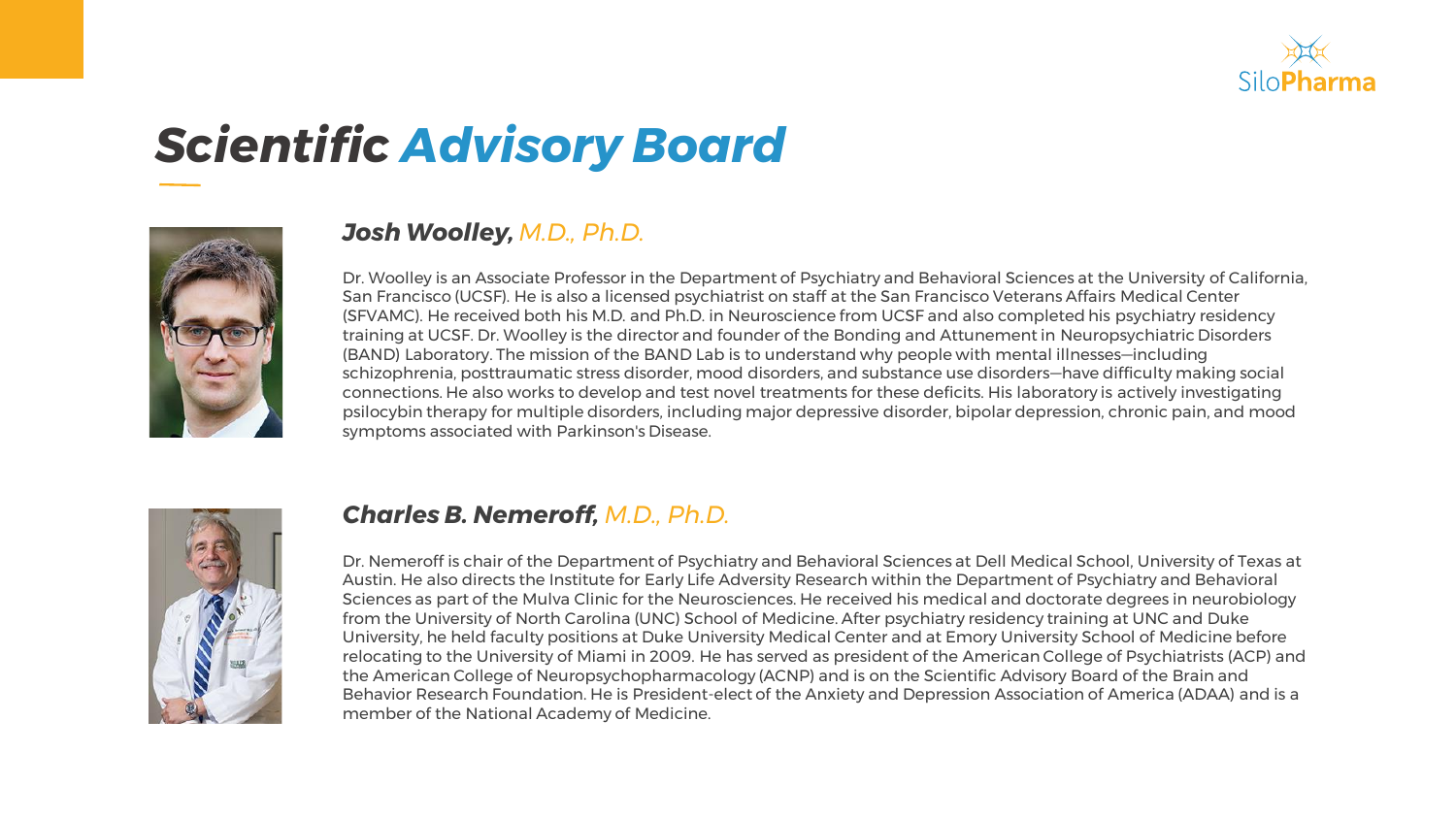





#### *Market Opportunity: Alzheimer's Disease*

- 6.5 million of Americans suffer from Alzheimer's and related diseases
- ~1 in 9 Americans 65+ have Alzheimer's
- U.S. market for relevant drugs expected to reach \$5 billion by 2027

#### *Technology*

- **Licensed from Columbia University**
- **EXELUTE:** SPC-14 is a novel drug combining two approved therapeutics
- **E** SPC-14 targets NDMARS and 5HT4Rs to treat cognitive and neuropychiatric symptoms in Alzheimers



#### *Regulatory Pathway and Results*

- 505b Pathway
- Preclinical testing and POC being lead by inventor Dr. Christine Denny of Columbia University
- **SPC-14 has shown reduced** hyponeophagia in animal studies
- **SPC-14 may reduce** behavioral despair.
- Silo has licensed technology with Columbia and has recently entered into a Scientific Research Agreement with Dr. Denny's lab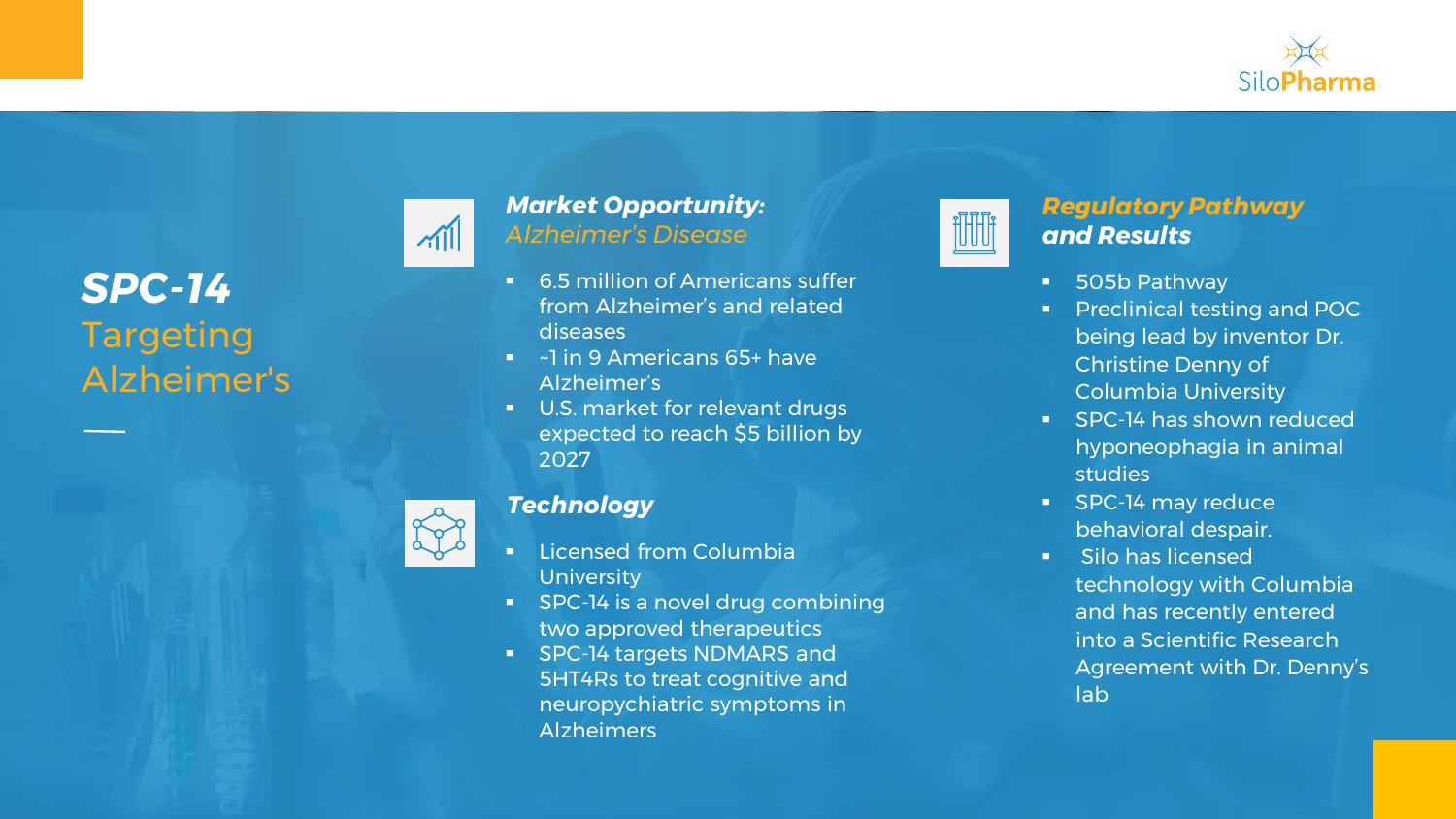





#### *Market Opportunity: Multiple Sclerosis (MS)*

- **There are approximately 400,000** Americans and 2.5 million people worldwide with MS
- **•** The most widespread disabling neurological condition of young adults
- **EXECT:** Global market for MS drugs expected to reach \$25.3 billion by 2027

#### *Technology*

- **Licensed from University Maryland** Baltimore
- Patent issued
- **EXECTE 12 Induced Contrary** Central nervous system-homing peptides
- Use for investigation and treatment of MS and other neuroinflammatory pathology



#### *Regulatory Pathway and Results 505b Pathway*

- May be used as a delivery tool to target current therapies to detect inflammation in the spinal cord
- May be used for diagnosing and monitoring MS
- **EXEC** Decreases toxicity of existing therapeutics
- Results show much improved delivery of therapeutics and decreased toxicity in animal studies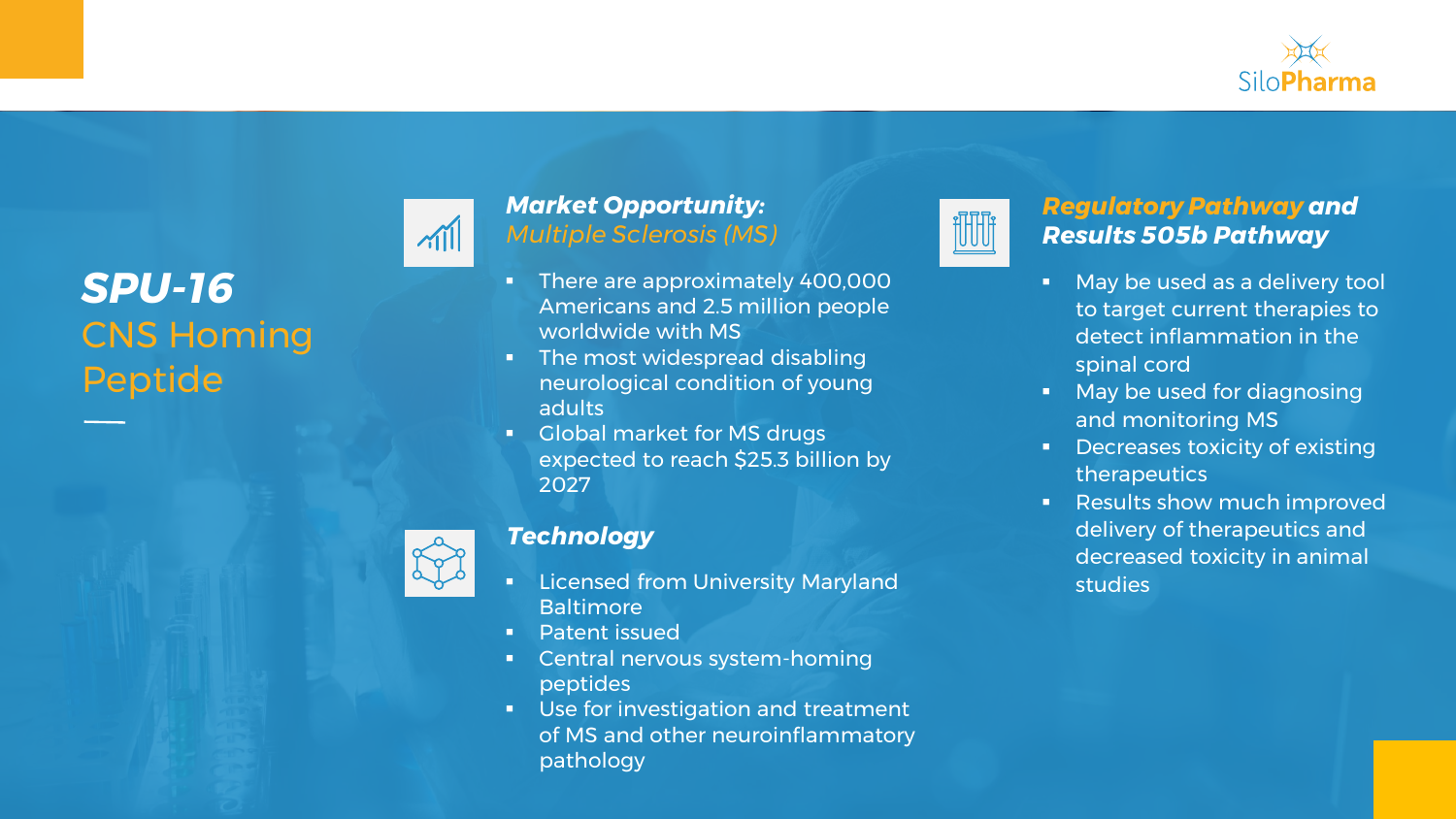

*SPU-21* Arthritogenic Joint Homing Peptides **Utilizing** Psilocybin



#### *Market Opportunity: Rheumatoid Arthritis (RA)*

- 1.3M U.S. adults suffer from RA
- The most common autoimmune disease in U.S.
- U.S. market for RA drugs expected to reach \$63 billion by 2027



- **EXEDENT** Identify markers of arthritic inflammation in joints
- Isolate phage clones that preferentially target inflamed joints of arthritic Lewis rats
- Peptide significantly inhibited arthritic progression in this animal model
- Further studies are underway at UMB



*Technology*

Development plan to utilizing liposomal Homing Peptide to deliver targeted psilocybin The ability of the peptides to target inflamed epithelium suggest they could be used to target drug delivery. This approach could enhance the therapeutic effect of current and future therapies and decrease potential systemic toxicity despite systemic administration of the drug. These peptides have potential for the development of fusion imaging molecules and/or nanoparticles to study arthritic pathogenesis. They could also be customizable and used to deliver nanoparticles for precise imaging. In addition, these novel joint-homing peptides can be used to treat autoimmune diseases, including but not limited to RA.

删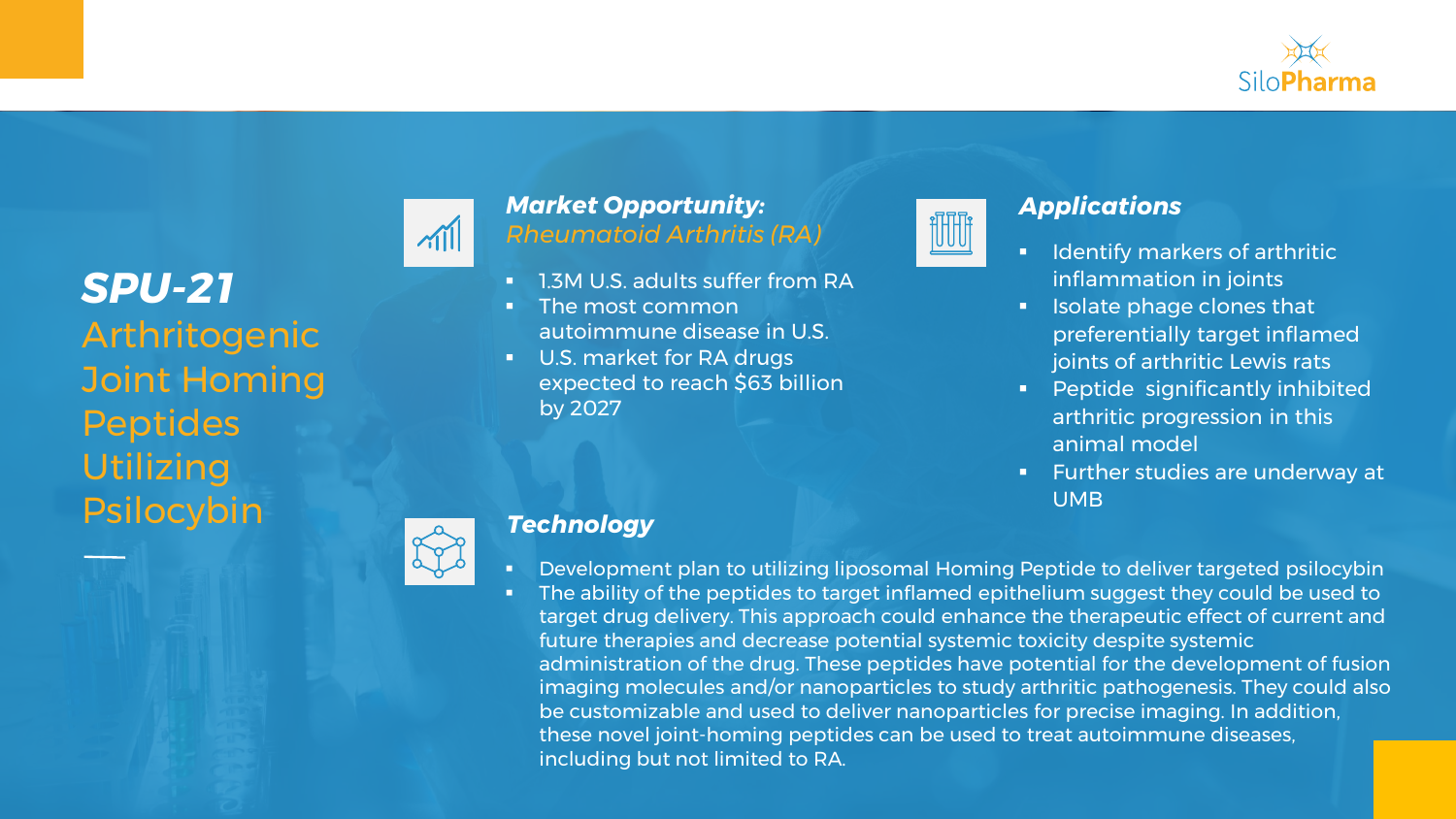

*SPC -15* Targeted prophylactic treatment — Stress -induced affective disorders



#### *Market Opportunity: Stress -induced Affective Disorders*

- 26% of Americans 18+ suffer from anxiety, PTSD and other disorders
- This number has escalated post -COVID -19
- U.S. market for relevant drugs expected to reach \$13 billion by 2027

#### *Technology*

- Metabolomic biomarkers predict response to pharmacological treatments
- Utilizes ketamine compositions as a method for treatment and prevention



#### *Applications*

- **F** Sponsored Research Agreement with Columbia University Prevention of stress induced affective disorders
- **·** Increasing stress resilience in military, first responders, and other populations at high risk of **PTSD**
- Predicting the level of severity or progression such disorders
- Molecular targets for use in drug discovery of innovative treatments

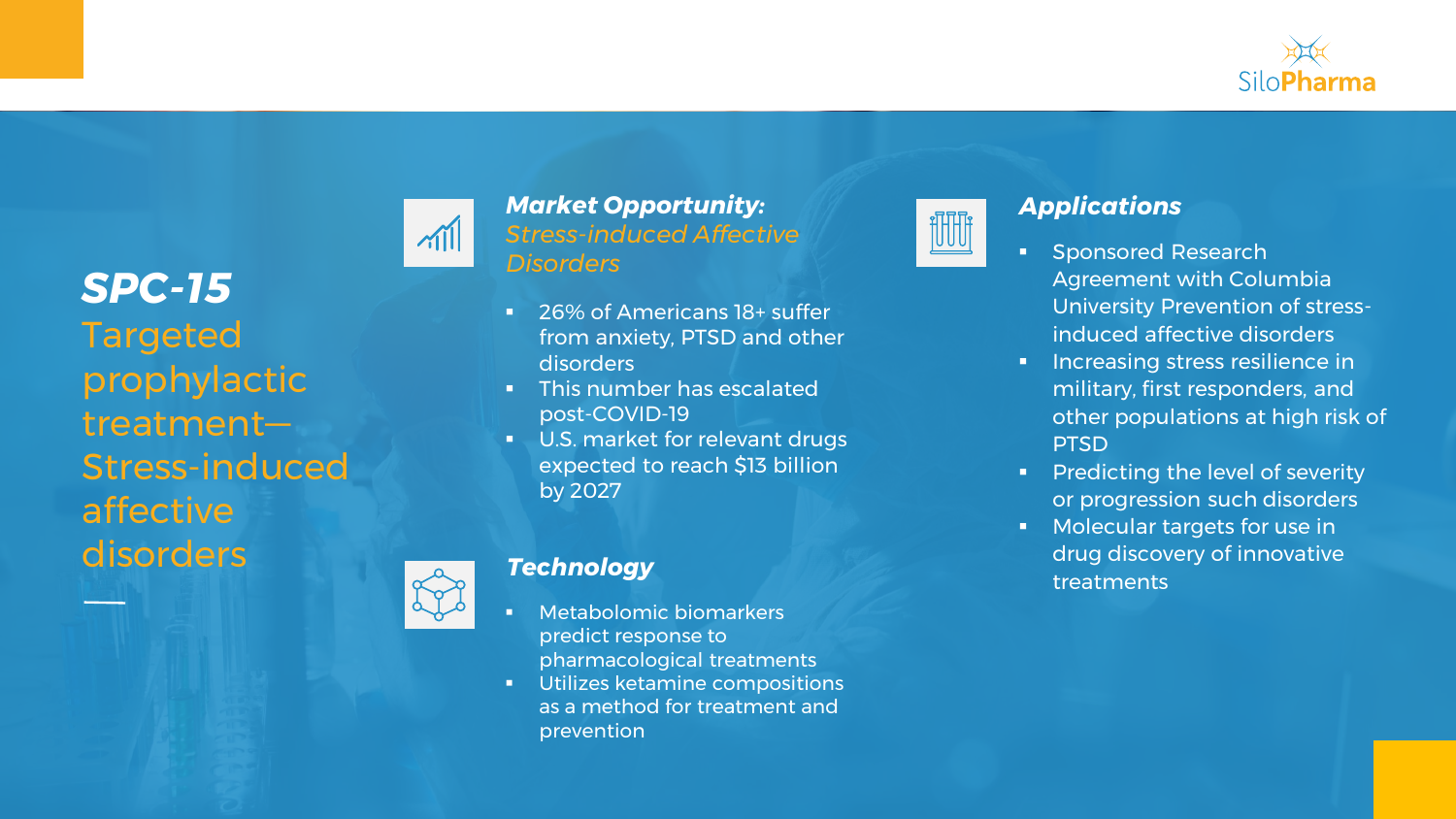

### *SPC -26* Time -Released Psilocybin, Ketamine

*Joint Venture Agreement with Zylö Therapeutics, Inc.*



#### *Market Opportunity:*

▪ Multiple Indications

#### *Technology*

- **■** Joint Venture with Zylö Therapeutics, Inc.
- **•** Clinical development of psilocybin using ZTI's Z -pod technology
- **•** Clinical development of Zylo's sustained release topical delivery system.



#### *Applications*

- **•** Deliver Ketamine or Psilocybin in a time -released manner
- **•** Will time-release diminish the hallucinogenic effects of these psychedelics
- Pre clinical study underway shows Z -pod can hold and distribute Ketamine
- **Efficacy study in animals** underway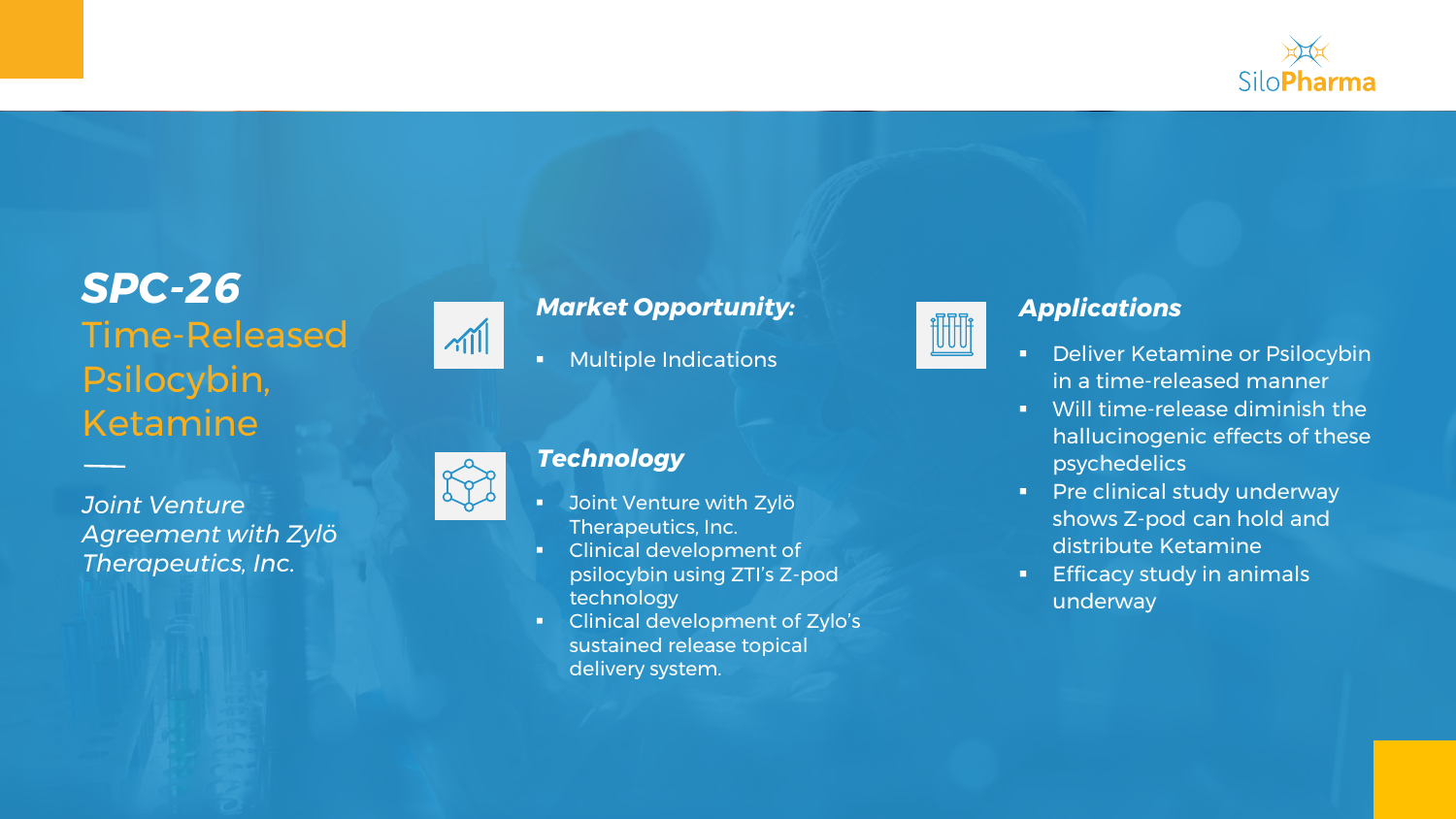

*Clinical Study I:* Repeated Low Doses of Ketamine & Psilocybin on Parkinson's **Disease** 





#### *Market Opportunity: Parkinson's Disease*

- **.** 1.2M Americans expected to have Parkinson's Disease by 2030
- **•** Parkinson's growing by 50% in Americans between the ages of 30 and 64
- Global market for Parkinson's drugs expected to reach \$8.4billion by 2026

#### *Technology*

Repeated low doses of psilocybin and ketamine



#### *Applications*

- **EXEC** Better awareness of cognitive and emotional dysfunctions in Parkinson's disease
- Gain understanding of repeated low doses of psilocybin and ketamine and their mechanism of action.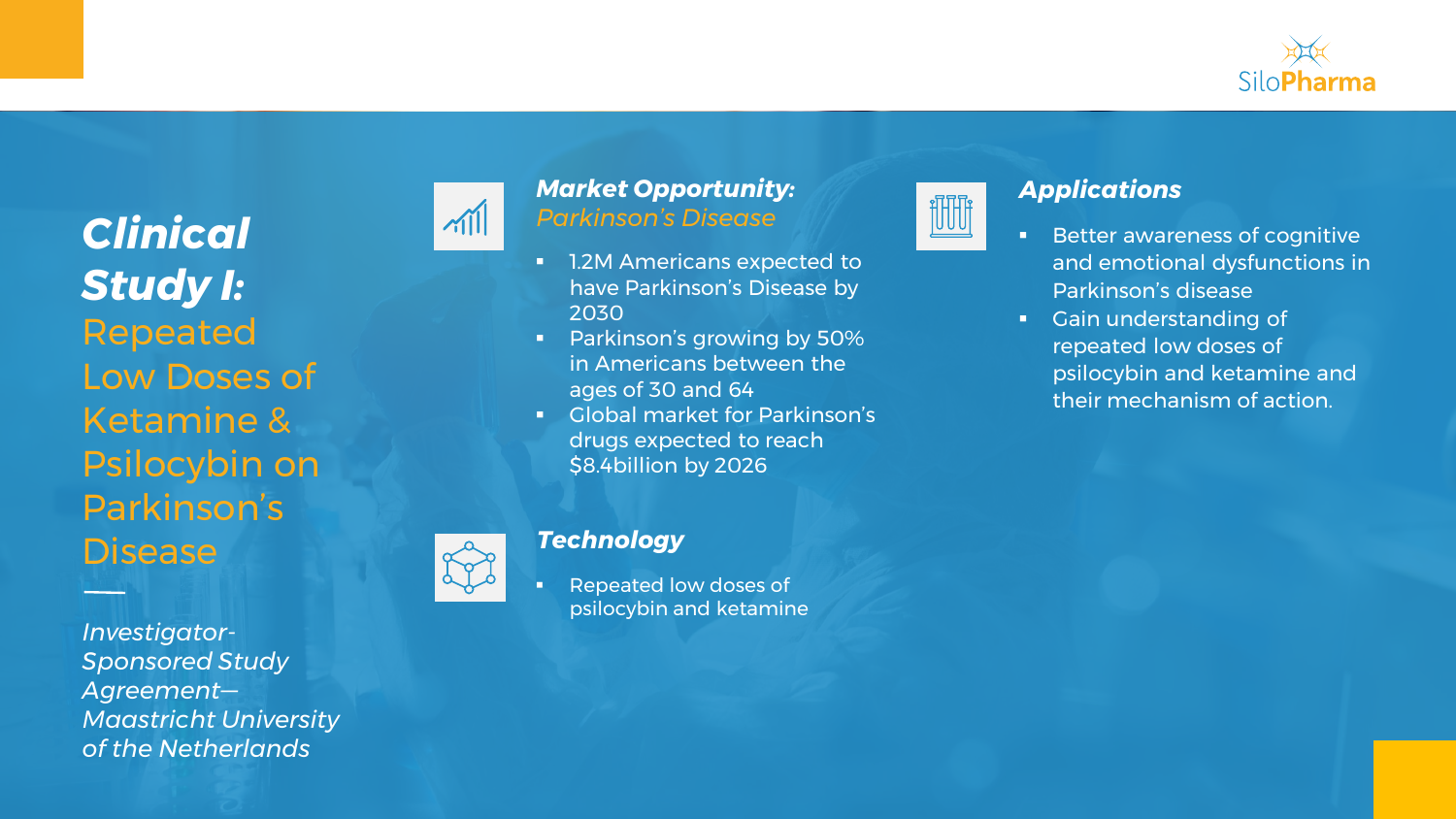

*Clinical Study II:* Effect of Psilocybin on Inflammation in the Blood

*Francisco (UCSF)*



#### *Market Opportunity: Multiple Indications*

**·** Parkinson's Disease, chronic pain, and bipolar disorder.

#### *Technology*

*Sponsored Research Agreement—University of California, San* 





删

- Examine psilocybin's and ketamine's effect on inflammatory activity in humans
- Accelerate its implementation as a potential treatment for Parkinson's Disease, chronic pain, and bipolar disorder.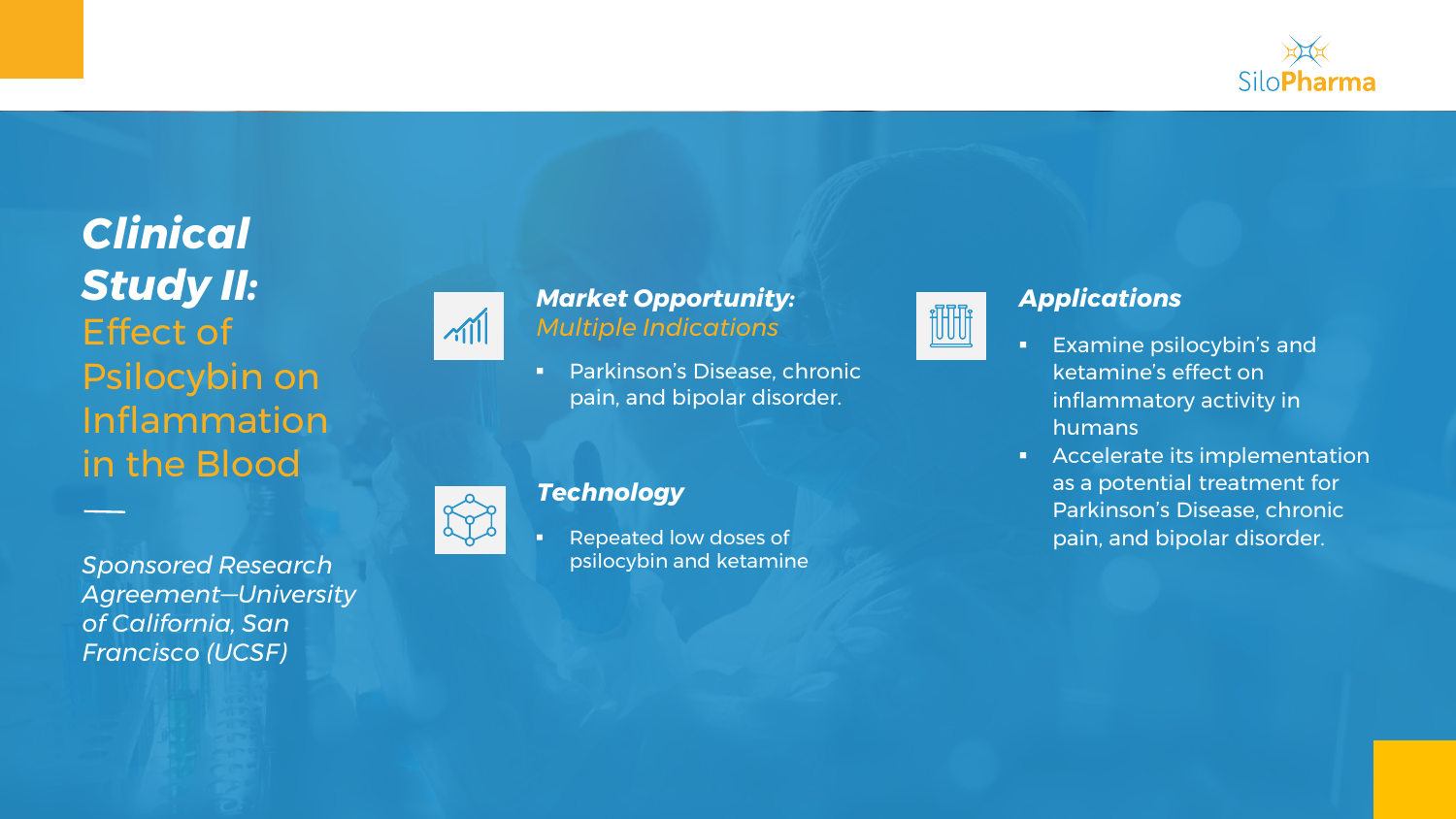

## *Silo's Development Timeline*

| <b>Drug</b>              | <b>Indication</b>                   | <b>Optimization/</b><br><b>Proof of Concept</b> | <b>Preclinical</b> | <b>Phase I</b> | <b>Phase II</b> | <b>Phase III</b> | Launch | <b>Next Milestone</b>                                      |
|--------------------------|-------------------------------------|-------------------------------------------------|--------------------|----------------|-----------------|------------------|--------|------------------------------------------------------------|
| <b>SPC-14</b>            | <b>Alzheimer's</b>                  |                                                 |                    |                |                 |                  |        | <b>Data expected in</b><br>Summer 2022                     |
| <b>SPU-16</b>            | <b>Multiple Sclerosis (MS)</b>      |                                                 |                    |                |                 |                  |        | Data on arthritic tissue<br>study expected in June<br>2022 |
| <b>SPU-21</b>            | <b>Rheumatoid Arthritis</b><br>(RA) |                                                 |                    |                |                 |                  |        | <b>Drug at CRO</b><br>Liposome: June 2022                  |
| <b>SPC-15</b>            | <b>Anxiety/PTSD</b>                 |                                                 |                    |                |                 |                  |        | <b>Dosing data in mice</b><br>available June 2022          |
| $SP-26$                  | <b>Multiple</b>                     |                                                 |                    |                |                 |                  |        | <b>Data expected in July</b><br>2022                       |
| <b>Clinical Study I</b>  | <b>Parkinson's</b>                  |                                                 |                    |                |                 |                  |        | <b>Patient enrollment in</b><br><b>June 2022</b>           |
| <b>Clinical Study II</b> | <b>Multiple</b>                     |                                                 |                    |                |                 |                  |        | <b>Data expected Oct-Nov</b><br>2022                       |

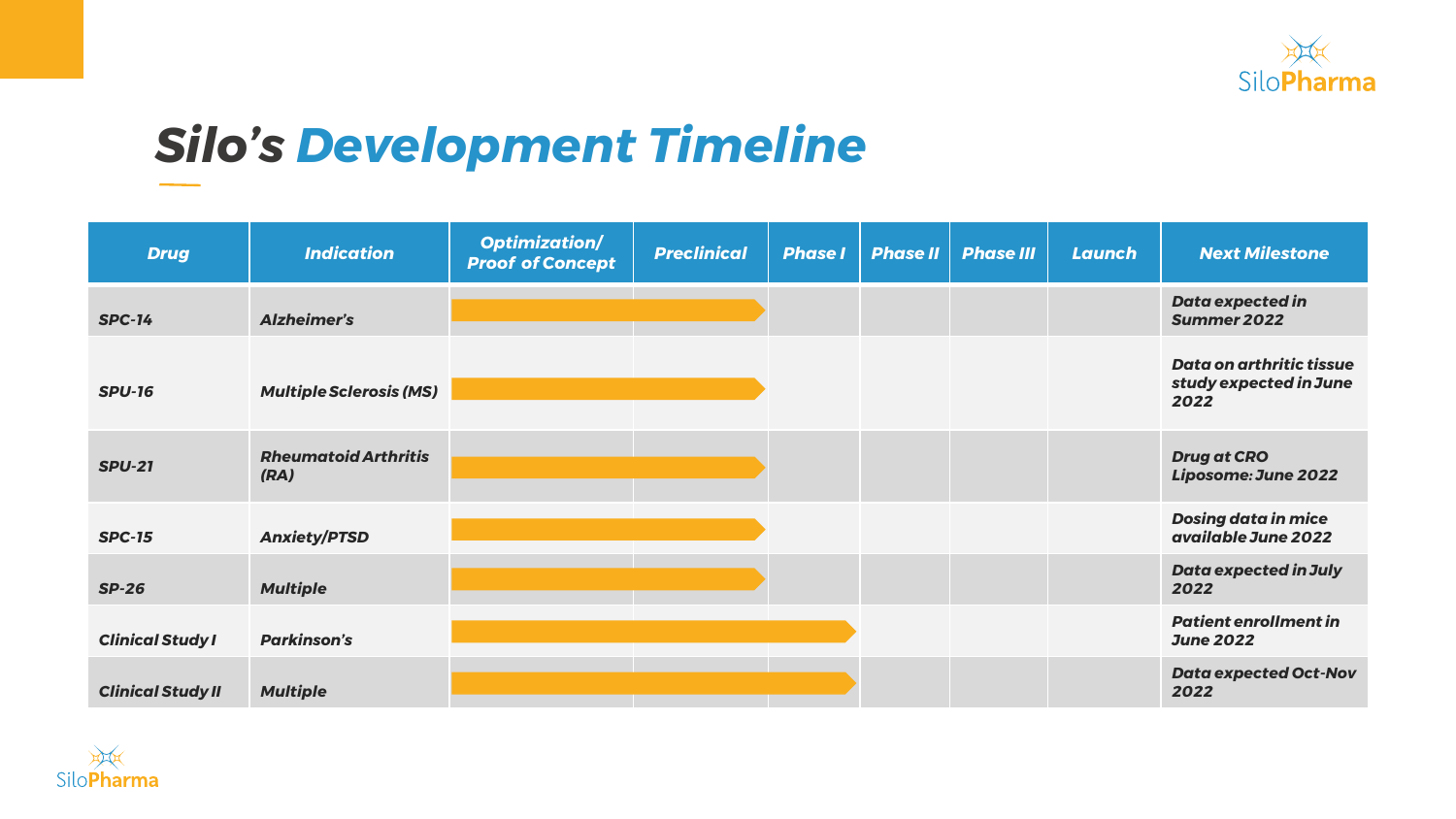

## *Intellectual Property*

#### *Patents issued and provisional*

US Patent issued 11/16/21 #11174287 Central Nervous System Homing Peptides US #8,623,377 Joint-Homing peptide

U.S. Provisional Patent Application No. 63/060,573, titled "Central Nervous System Delivery of Psilocybin," filed August 3, 2020

U.S. Provisional Patent Application No. 63/060,569, titled "Central Nervous System Delivery of Nonsteroidal Anti-Inflammatory Drugs and Psilocybin," filed August 3, 2020

U.S. Provisional Patent Application No. 63/060,577, titled "Central Nervous System Delivery of Nonsteroidal Anti-Inflammatory Drugs and Psilocybin," filed August 3, 2020

U.S. Provisional Patent Application No. 63/24,827, titled "Use of Psilocybin in Cancer Treatment," filed December 13, 2020.

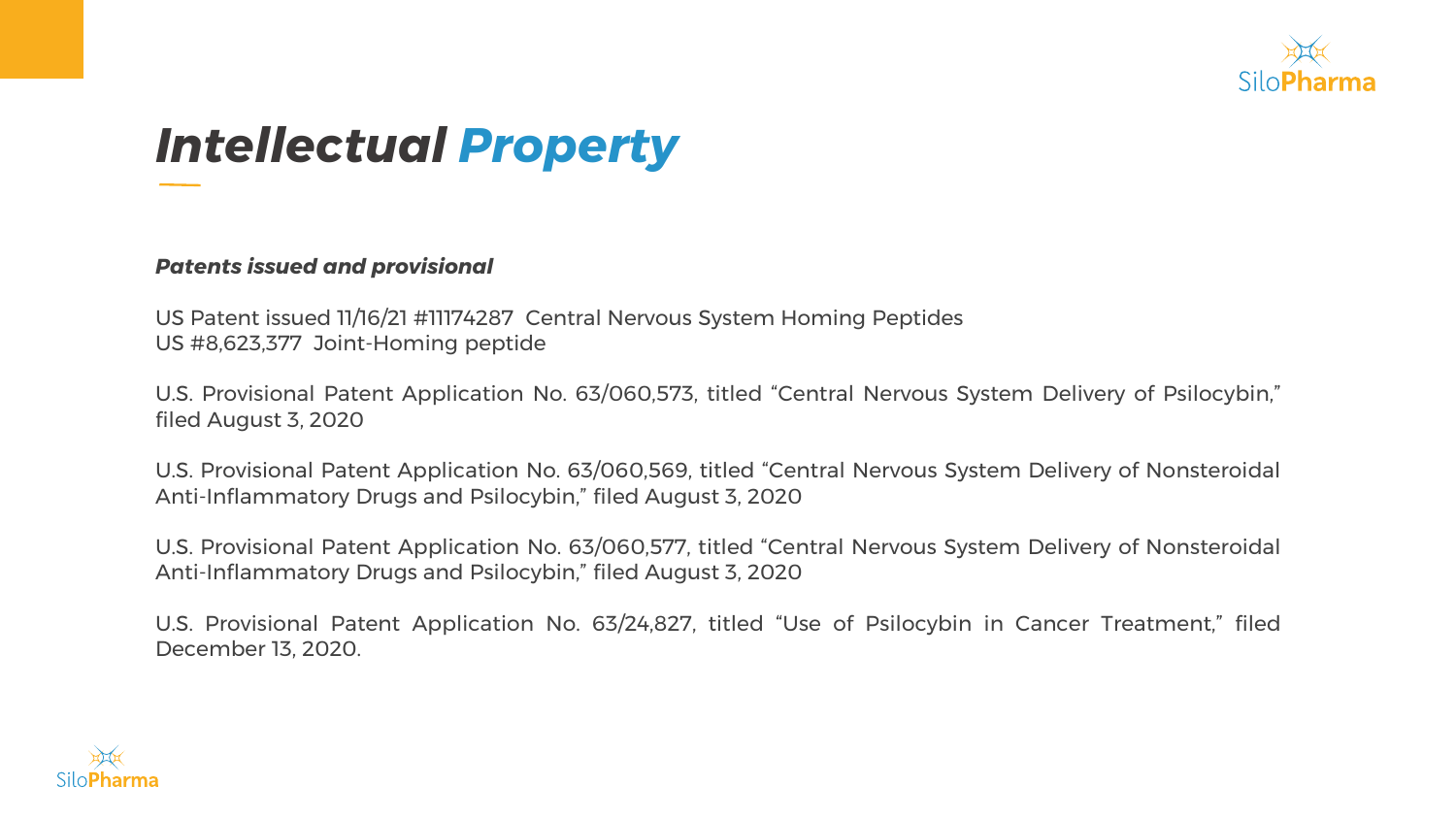

## *Directors & Director Nominees*

#### *Wayne Linsley, Director*

Mr. Linsley has served as an independent director of the Company since January 2020. Has a bachelor's in business administration from Siena College in Loudonville, NY. From 2009 to September 2021, he worked for a financial reporting firm that works with publicly traded companies. He has extensive knowledge of financial statements, MD&A, SEC Filings (10K, 10Q, 8K, etc.) Edgar, etc. He often negotiates on behalf of clients in such areas as audit fees, transfer agents, Edgar companies, etc. He currently serves as an independent director for Hoth Therapeutics Inc. (NASDAQ: HOTH) and DatChat Inc. (NASDAQ: DATS).

#### *Kevin Muñoz M.D., Director*

Dr. Muñoz currently serves as Director of Operations at Physical Medicine and Rehabilitation, where he has responsibility for the day-to-day management of all office operations with a focus on ensuring and increasing patient satisfaction. Prior to that, he led the configuration efforts during an enterprise-wide implementation of application software that also included streamlining and improving business processes. Kevin began his career with Harlem Health Promotion Center in New York City as a Research Assistant where he was responsible for data collection and interpretation. Dr. Muñoz earned a Bachelor of Science from the University of Michigan where he graduated with distinction and a Doctor of Medicine from Xavier University School of Medicine, Aruba NA.

#### *Jeff Pavell D.O., Director*

Dr. Pavell acts as an off-campus site proctor for Rusk Institute residents training for Rehabilitation Medicine and Chief of Rehabilitation Medicine at Englewood Hospital and Medical Center in New Jersey. He graduated from the New York College of Osteopathic Medicine with honors and went on to do his residency and Chief Residency at the New York University Medical Center's Rusk Institute of Rehabilitation and the Bellevue Hospital.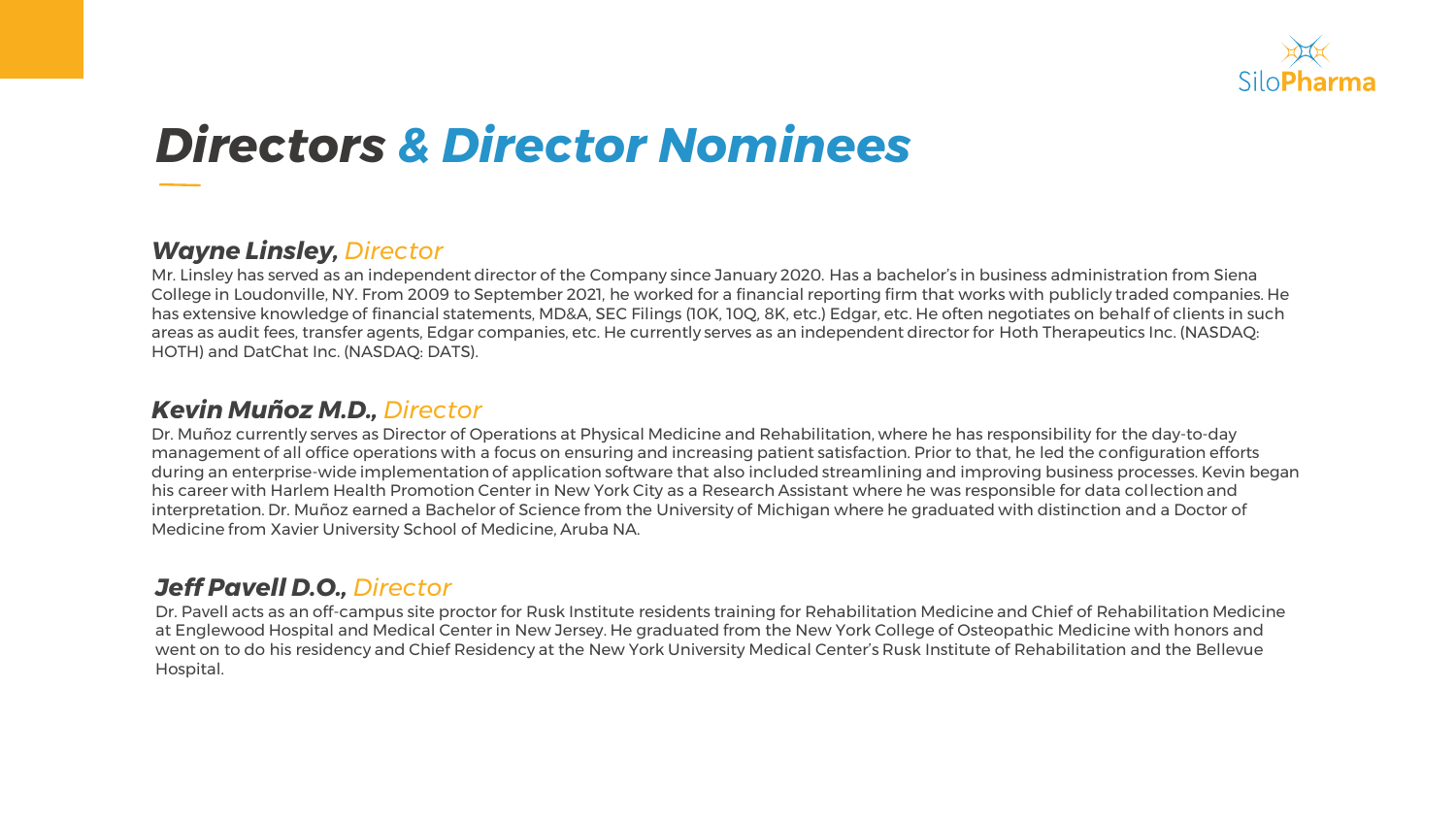

## *Executive Leaders*

#### *Eric Weisblum, CEO*

Mr. Weisblum has over 20 years investing, building and managing businesses. Will lead a scientific advisory board of reputable medical professionals to work and guide the company through the different stages of research, licensing, partnerships and trials. Prior, Mr. Weisblum was President of Sableridge Capital for five years. Eric previously served on the board of directors of Aikido Pharma., a Nasdaq listed biotech company focused on the commercialization of oncology therapeutics.

#### *James Kuo, M.D., MBA, Vice President of R&D*

Dr. James (Jim) Kuo currently serves as Managing Director of Athena Bioventures in La Jolla, CA. He is an experienced biotech industry executive and investor who brings financial and management experience to the company. During his career, he has held executive positions in private as well as listed bioscience companies in the U.S., Canada, and Europe. He currently serves as Chairman of the Board of ImmunoPrecise Antibodies and a board director of Tryp Therapeutics. He previously served as CEO of Tryp Therapeutics, Synthetic Biologics, BioMicro Systems, and Discovery Laboratories. Prior to that, Dr. Kuo was Associate Director in Corporate Licensing and Development at Pfizer and Managing Director of HealthCare Ventures, a \$378 million venture fund. He received his MD from the University of Pennsylvania School of Medicine and his MBA from the Wharton School of Business.

*Daniel Ryweck CPA, CFO*Mr. Ryweck was a director of Dala Petroleum Corp from July 2016 to September 2017. He served as Chief Compliance Officer of Mill City Ventures III Ltd from 2013 through 2019. From June 2015 through September 2015, he served as interim Chief Financial Officer of Sun BioPharma, Inc. He graduated from the Carlson School of Management at the University of Minnesota in 1990.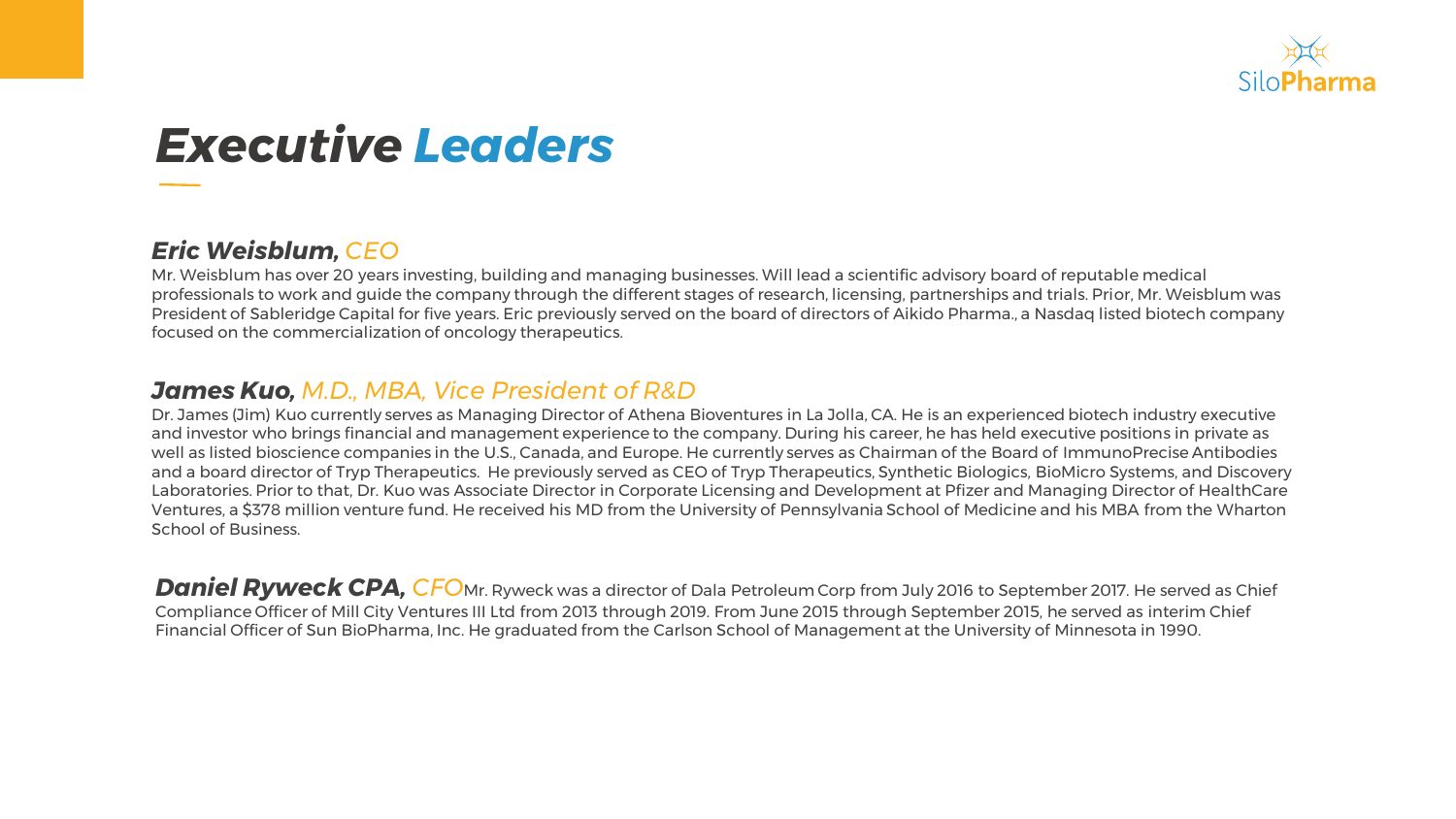

## *Investment Considerations*



*Established collaborations with leading academic institutions*



*Multiple large disease markets being pursued*



*Strong intellectual property position*



*Experienced drug development team*



*Wellcapitalized balance sheet*

*Pursuing up listing to Nasdaq*